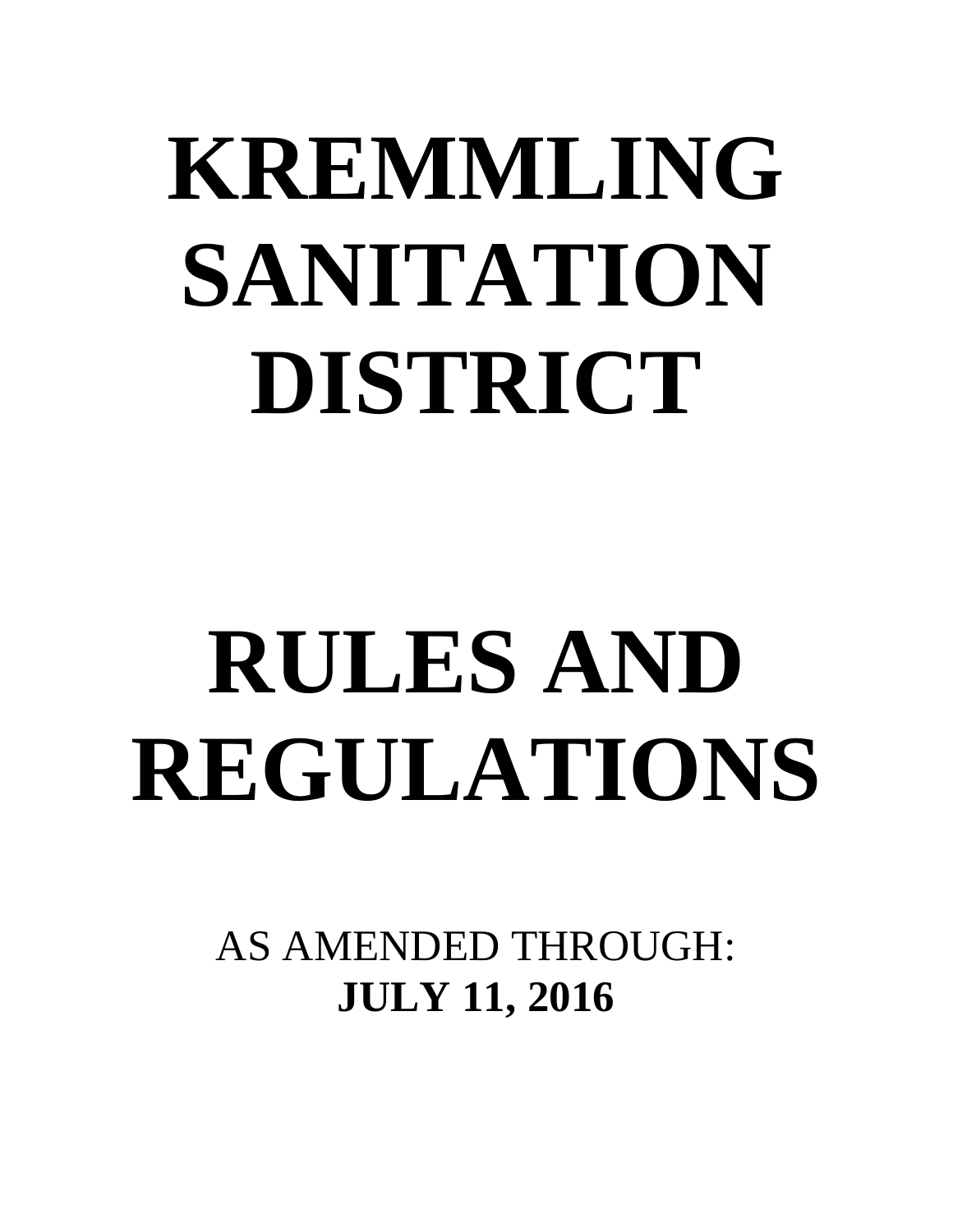# **TABLE OF CONTENTS**

#### **ARTICLE I GENERAL**

| 1.1 | <b>PURPOSE</b>                                |  |
|-----|-----------------------------------------------|--|
| 1.2 | <b>SCOPE</b>                                  |  |
| 1.3 | INTENT OF CONSTRUCTION                        |  |
| 14  | <b>AMENDMENTS</b>                             |  |
| 1.5 | MODIFICATION, WAIVER, AND SUSPENSION OF RULES |  |
| 1.6 | DESIGN AND CONSTRUCTION SPECIFICATIONS        |  |

#### **ARTICLE II DEFINITIONS**

| 2.1  | <b>ACTUAL COST</b>                 | $\sqrt{2}$              |
|------|------------------------------------|-------------------------|
| 2.2  | <b>APPLICANT</b>                   | $\overline{2}$          |
| 2.3  | <b>APPROVED</b>                    | $\overline{c}$          |
| 2.4  | APPROVED TESTING AGENCY            | $\overline{c}$          |
| 2.5  | <b>BACKFLOW PREVENTER</b>          | $\overline{2}$          |
| 2.6  | <b>BLEEDING</b>                    | $\overline{c}$          |
| 2.7  | <b>BOARD OF DIRECTORS</b>          | $\overline{2}$          |
| 2.8  | <b>BOND</b>                        | $\overline{2}$          |
| 2.9  | <b>BUILDING DRAIN</b>              | $\overline{2}$          |
| 2.10 | <b>BUILDING SEWER SERVICE LINE</b> | $\overline{c}$          |
| 2.11 | <b>CONNECTION PERMIT</b>           | $\overline{c}$          |
| 2.12 | <b>CONTRACTOR</b>                  | $\frac{2}{3}$           |
| 2.13 | <b>CROSS CONNECTION</b>            |                         |
| 2.14 | <b>CUSTOMER</b>                    | $\frac{3}{3}$           |
| 2.15 | <b>DEVELOPER</b>                   |                         |
| 2.16 | <b>DISTRICT</b>                    | $\overline{3}$          |
| 2.17 | DISTRICT MANAGER AND/OR CLERK      | $\overline{3}$          |
| 2.18 | <b>GRADE</b>                       | 3                       |
| 2.19 | <b>INSPECTOR</b>                   | $\overline{\mathbf{3}}$ |
| 2.20 | <b>INDUSTRIAL WASTE</b>            | $\overline{3}$          |
| 2.21 | <b>LOCATION RIBBON</b>             | $\overline{3}$          |
| 2.22 | <b>OWNER</b>                       | 3                       |
| 2.23 | <b>PERSON</b>                      | $\overline{3}$          |
| 2.24 | PUBLIC FOOD PREPARATION FACILITY   | $\overline{3}$          |
| 2.25 | PUBLIC SEWER COLLECTION SYSTEM     | $\overline{4}$          |
| 2.26 | <b>PVC</b>                         | $\overline{4}$          |
| 2.27 | <b>SERVICE LATERAL</b>             | $\overline{4}$          |
| 2.28 | <b>SHALL</b>                       | $\overline{4}$          |
| 2.29 | <b>STUB OUT</b>                    | $\overline{4}$          |
| 2.30 | <b>TAP</b>                         | $\overline{4}$          |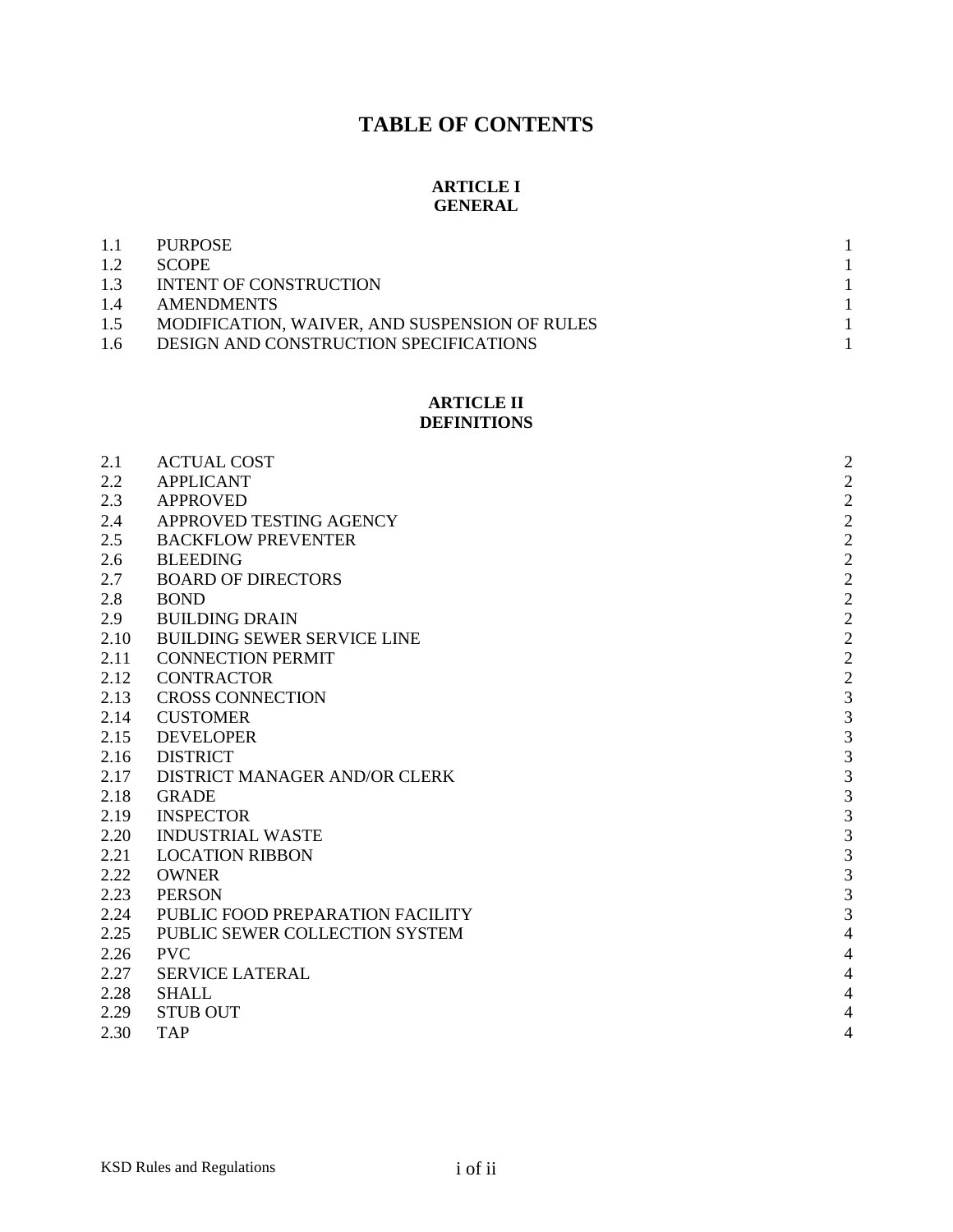|      | 2.31 TAP FEE                   | $\overline{4}$ |
|------|--------------------------------|----------------|
|      | 2.32 TAP INSPECTION FEE        | $\overline{4}$ |
|      | 2.33 TRACER WIRE               | $\overline{4}$ |
| 2.34 | <b>USER</b>                    | $\overline{4}$ |
| 2.35 | <b>USER FEE</b>                | $\overline{4}$ |
|      | 2.36 WASTEWATER SUPERINTENDENT |                |

#### **ARTICLE III USE OF FACILITIES**

| 3.1 | <b>OWNERSHIP AND OPERATION OF FACILITIES</b> |    |
|-----|----------------------------------------------|----|
| 3.2 | USE OF COLLECTION SYSTEM                     | 5  |
| 3.3 | RATES AND CHARGES                            |    |
| 3.4 | <b>TAP CONNECTIONS</b>                       |    |
| 3.5 | INCLUSION INTO THE DISTRICT                  | 12 |
| 3.6 | SERVICE OUTSIDE THE DISTRICT                 | 13 |
| 3.7 | LINE EXTENSIONS                              | 13 |
| 3.8 | TAMPERING WITH SEWER SYSTEMS                 | 15 |

#### **ARTICLE IV PENALTIES AND SEVERANCE**

| 4.1 LIABILITY      | 16 |
|--------------------|----|
| 4.2 VIOLATIONS     | 16 |
| 4.3 DISCONNECTIONS | 16 |

#### **ARTICLE V EFFECTIVE DATE**

**APPENDICES**

#### EFFECTIVE DATE 16

APPENDIX A – SCHEDULE OF FEES AND CHARGES APPENDIX B – LINE EXTENSION AGREEMENT APPENDIX C – SEWER SERVICE LINE SPECIFICATIONS APPENDIX D – SEWER MAIN SPECIFICATIONS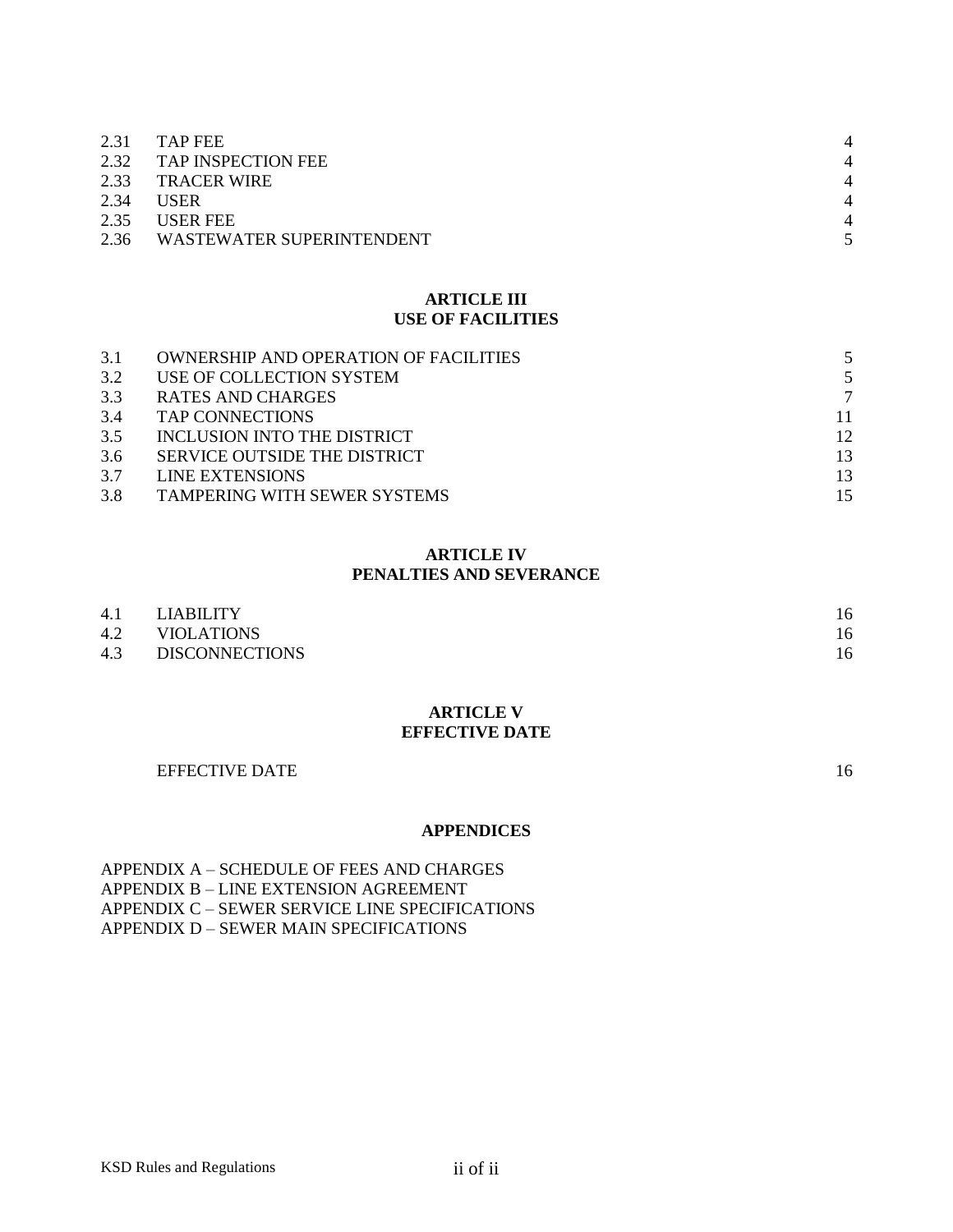# **KREMMLING SANITATION DISTRICT RULES AND REGULATIONS**

# **ARTICLE I**

# **GENERAL**

**1.1 PURPOSE.** It is hereby declared that the Rules and Regulations hereinafter set forth will serve a public purpose and are necessary to insure and protect the health, safety, prosperity, security and general welfare of the inhabitants of the Kremmling Sanitation District.

The purpose of these Rules and Regulations is to provide for the control, management and operation of the sewage collection and disposal systems of the Kremmling Sanitation District, including additions, extensions and connections thereto.

**1.2 SCOPE**. These Rules and Regulations shall be treated and considered as new and comprehensive, and shall supersede all prior Rules and Regulations of the District. The Appendices to these Rules and Regulations are incorporated into and made a part hereof.

**1.3 INTENT OF CONSTRUCTION.** It is intended that these Rules and Regulations shall be liberally construed to effect the general purposes set forth herein, and that each and every part thereof is separate and distinct of all other parts. No omission or additional material set forth in these Rules and Regulations shall be construed as an alteration, waiver, or deviation from any grant of power, duty or responsibility, or limitation or restriction, imposed or conferred upon the Board of Directors by virtue of statutes now existing or subsequently amended, or under any contract or by any governmental entity. Nothing contained herein shall be so construed as to prejudice or affect the right of the District to secure full benefit and protection of any law which is now enacted or may be subsequently enacted by the Colorado General Assembly pertaining to the governmental or propriety affairs of the District.

**1.4 AMENDMENTS.** These Rules and Regulations may be amended, altered, repealed or reenacted at any regular or special meeting of the Board of Directors. Prior notice of such amendments shall not be required to be provided by the District.

1.5 MODIFICATION, WAIVER AND SUSPENSION OF RULES. The Board of Directors shall have sole authority to modify, waive or suspend these Rules and Regulations. Any such action must be in writing, signed by the Board of Directors, and shall not be deemed as an amendment to the Rules and Regulations.

1.6 DESIGN AND CONSTRUCTION SPECIFICATIONS. In addition to these Rules and Regulations, the District has adopted Design and Construction Specifications, the provisions of which are incorporated herein and made a part hereof by reference. In the event of any conflict of between the provisions of these rules and Regulations and the Design and Construction Specifications, the more restrictive provision shall apply unless otherwise approved by the District in writing.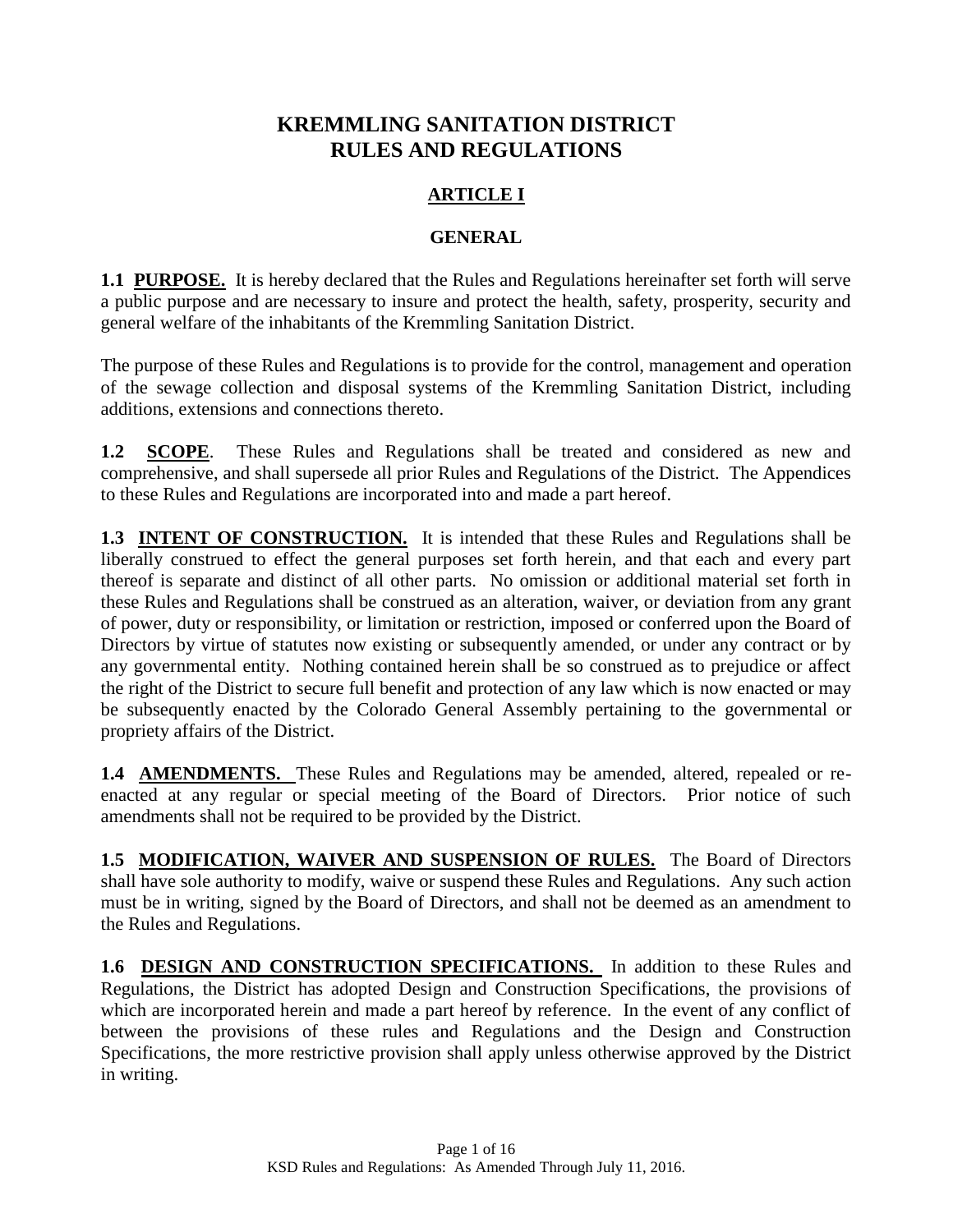# **ARTICLE II**

# **DEFINITIONS**

**2.1 ACTUAL COST.** All direct costs applicable to the construction of a given facility, including, but not limited to, construction, engineering, inspection, plan approval fees, required bonding, "as-built" drawings and other incurred costs necessary for completion.

**2.2 APPLICANT.** Any person, firm, corporation, partnership, association or entity requesting sewer service to be provided by the District.

**2.3 APPROVED.** Acceptable under a specification or standard stated in these Rules and Regulations, the 1991 Uniform Plumbing Code, or MOP-9 (Design and Construction of Sanitary Sewers).

**2.4 APPROVED TESTING AGENCY.** An organization primarily established for the purpose of testing to approved standards, and approved by the Wastewater Superintendent.

2.5 BACKFLOW PROTECTOR. That device installed on the service line which prevents sewerage from entering the building drain.

2.6 BLEEDING. The continuous discharge of the potable water system from a household or building for the purpose of preventing water line freeze.

**2.7 BOARD OF DIRECTORS or THE BOARD.** The governing body of the Kremmling Sanitation District.

2.8 **BOND.** Define as needed for Contractors.

**2.9 BUILDING DRAIN.** That part of the lowest horizontal piping of a building drainage system from the stack or horizontal branch, exclusive of storm sewer, extending to a point not less than five  $(5')$  feet outside of the building wall.

**2.10 BUILDING SEWER SERVICE LINE.** That part of the horizontal piping of a drainage system which extends from the end of the building drain and which receives the discharge of the building drain and conveys it to the District collection system.

**2.11 CONNECTION PERMIT.** Written permission to connect to a public sewer of the District and pursuant to the Rules and Regulations of the District. All connection permits are deemed revocable licenses.

**2.12 CONTRACTOR.** A person, firm, corporation, partnership, association or entity performing work and furnishing materials within the District.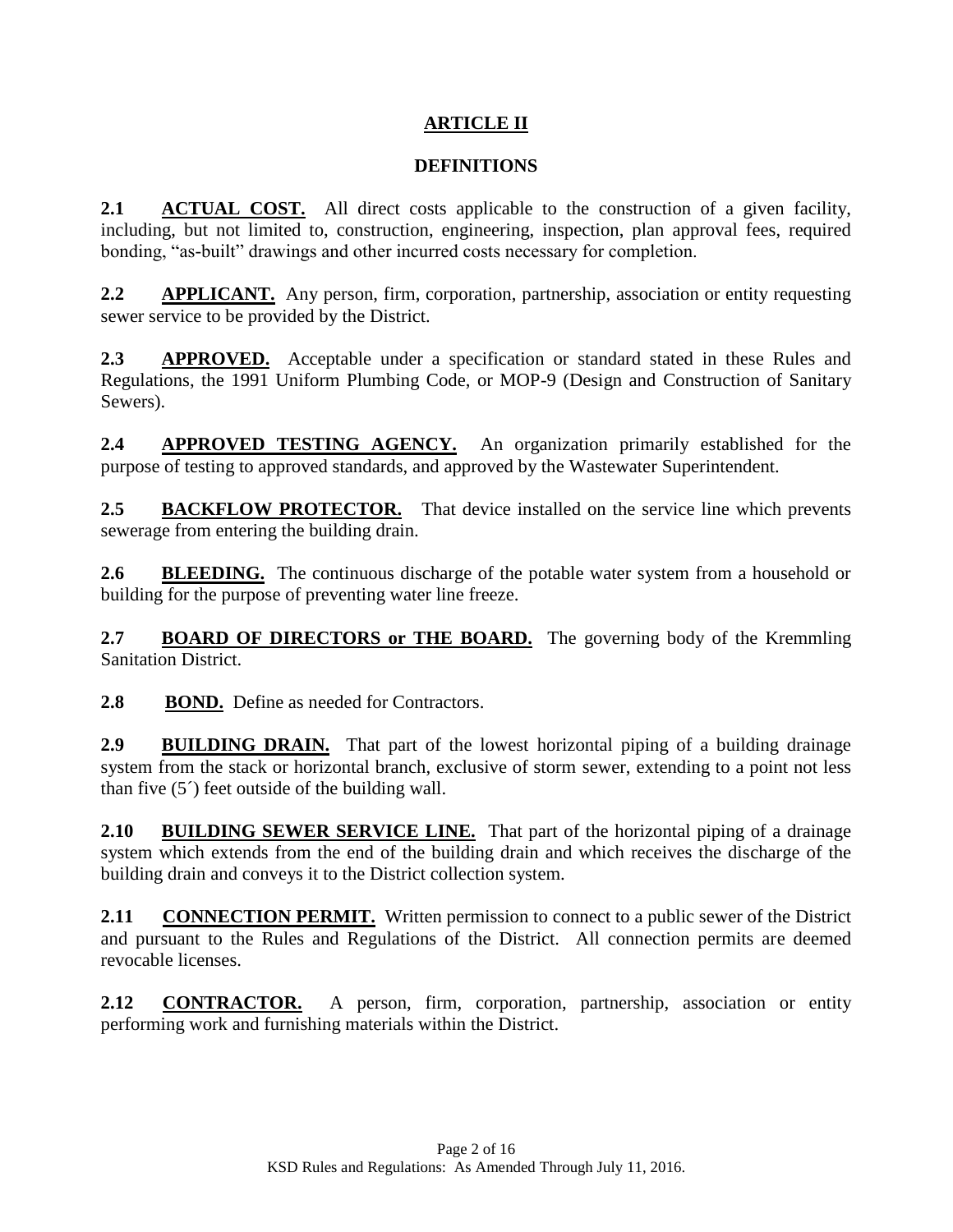**2.13 CROSS CONNECTION.** Connection or arrangement, physical or otherwise, between a potable water supply system and any building drain or building sewer carrying used or polluted water.

**2.14 CUSTOMER.** A person, firm, corporation, partnership, association or entity authorized to use the sewer under a permit issued by the Board of Directors.

**2.15 DEVELOPER.** The landowner, subdivider, agency, corporation, firm, partnership, association or entity bearing the actual costs of constructing a line(s).

**2.16 DISTRICT.** Kremmling Sanitation District, or its successor.

**2.17 DISTRICT MANAGER AND/OR CLERK.** Person(s) responsible for the daily management of the business affairs relating to the Kremmling Sanitation District.

**2.18 GRADE.** The slope or fall of a line of pipe as measured from the point where the line leaves the building to where it enters the District's collection system.

**2.19 INSPECTOR.** That person under the direction and authorization of the Wastewater Superintendent, engineer or the Board of Directors who shall inspect all excavations, installation of and repairs to any building sewer service lines or sewer mains.

**2.20 INDUSTRIAL WASTE.** Any waste of a nondomestic source which is liquid or solid, and contains any BOD and/or suspended solids in excess of 250 mg/l; pollutants which create a fire hazard; pH of less than 5.0 pH units or greater than 9.5 pH units; heat in excess amounts capable of raising the temperature at the headworks of the treatment plant by 20°; substances considered toxic by the Environmental Protection Agency and/or the Colorado Department of Health.

**2.21 LOCATOR RIBBON.** Plastic tape to be laid one (1) foot above the pipe and run the length of the pipe from the main to the hookup to the house.

**2.22 OWNER.** Any person, firm, corporation, partnership, association or entity owning the real property served by the sewer system.

**2.23 PERSON.** Any individual, firm, corporation, partnership, association or entity.

**2.24 PUBLIC FOOD PREPARATION FACILITY.** For the purposes of these Rules and Regulations, a Public Food Preparation Facility is any new or existing facility or business which prepares or cooks food for public consumption including, without limitation, schools, hospitals, restaurants (including fast food restaurants), coffee shops, butcher shops, meat markets, bakeries, caterers, dormitories, boarding houses, bars and lounges, private clubs, homeless shelters, community centers, recreation centers, nursing homes, assisted living centers, delicatessens, apartment complexes having a common kitchen, and the like. Grocery stores are included if they contain a restaurant, butcher shop or delicatessen.

*[Added 11-8-2004. All following definitions are renumbered.]*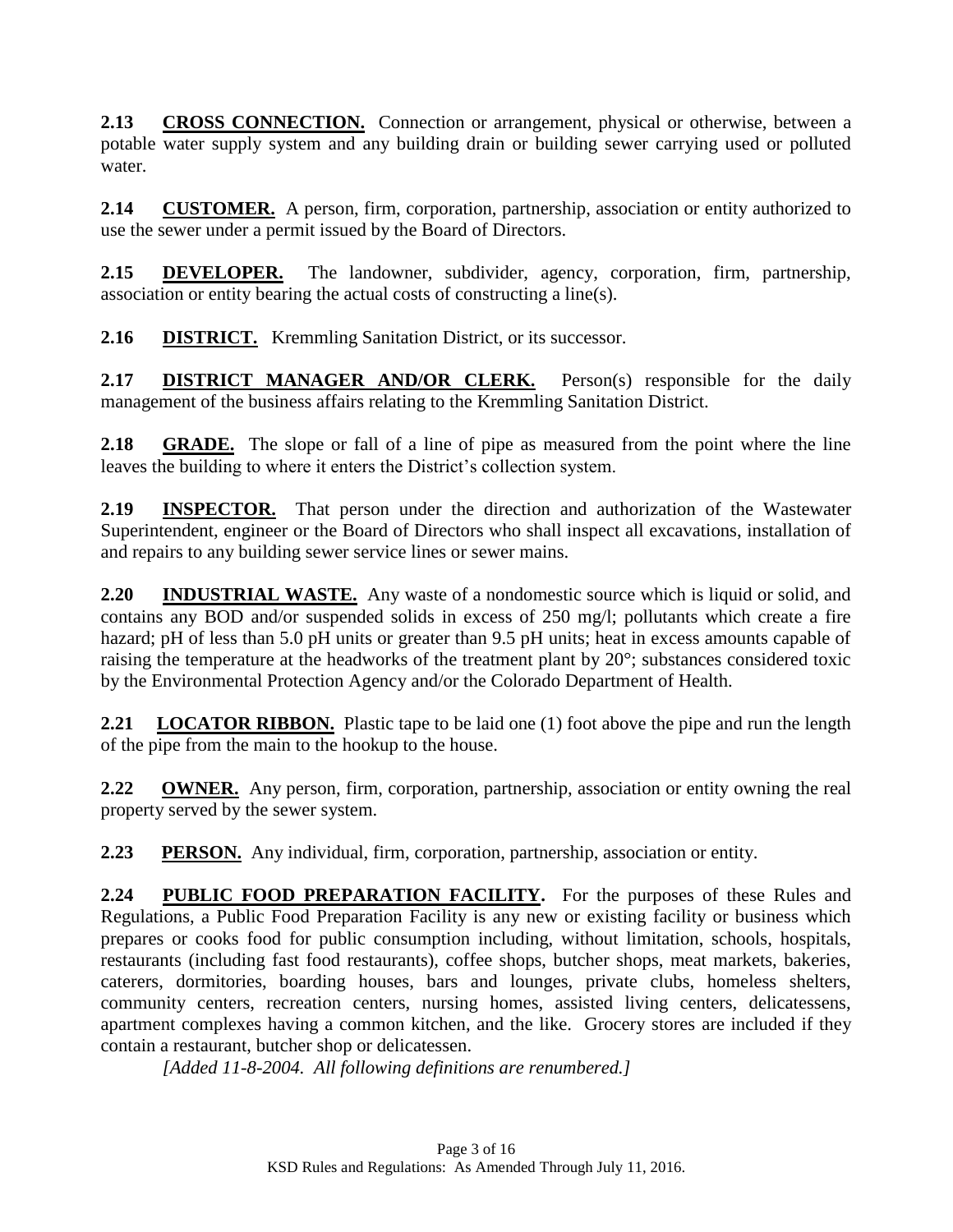# **2.25 PUBLIC SEWER COLLECTION SYSTEM or COLLECTION SYSTEM or THE SEWER SYSTEM.** Any sewer mains, appurtenances or accessories owned by the District.

2.26 **PVC.** Polyvinyl Chloride pipe.

**2.27 SERVICE LATERAL.** A service lateral is a branch gravity sewer line constructed from the main gravity sewer to the right-of-way line or to a point established by the District. Service laterals and fittings shall be six (6) inches in diameter. Water tight factory made plugs shall be installed at the end of each service lateral until such time as a building sewer service line is attached thereto. A service lateral may be used to provide service to more than two individual four (4) inch building service sewer lines. In this case, a six (6) inch by four (4) inch double wye must be installed at the right-of-way in accordance with the detail contained in Appendix E attached hereto and incorporated herein by reference. Service laterals shall belong to the District once having been installed by the owner at the Owner's expense and accepted by the District, and shall become a part of the District's public sewer collection system. For maintenance purposes, the District shall be responsible only for the six (6) inch pipe and wye and the Owner(s) shall be responsible for the four (4) inch building service line(s).

**2.28 SHALL.** Is mandatory.

**2.29 STUB-OUT.** The section of service line from the public sewer to the property line; sometimes installed for convenience sake by a Developer.

**2.30 TAP.** The physical tie between the building sewer service line and the public sewer collection main.

**2.31 TAP FEE.** The SFE (Single Family Equivalent) Tap Fee to connect to the public sewer collection system as described in Appendix A of these Rules and Regulations. In the event of the installation of a service lateral as hereinafter defined, the owner shall pay a tap fee for each of the building sewer service lines attached to the service lateral. Said tap fee shall be due at the time of connection.

**2.32 TAP INSPECTION FEE.** The inspection fee to be paid by an Owner for the inspection of a tap, service lateral, service line and back fill in accordance with the schedule attached to these Rules and Regulations as Appendix A.

**2.33** TRACER WIRE. During installation, #14 gauge electrical wire must be taped to the top of a sewer service line extending from the main to the hookup to the house.

**2.34 USER.** Any person, firm, corporation, partnership, association or entity to whom sewer service is supplied.

**2.35 USER FEE.** An average single family residence, or its equivalent, with respect to a total annual cost to the District.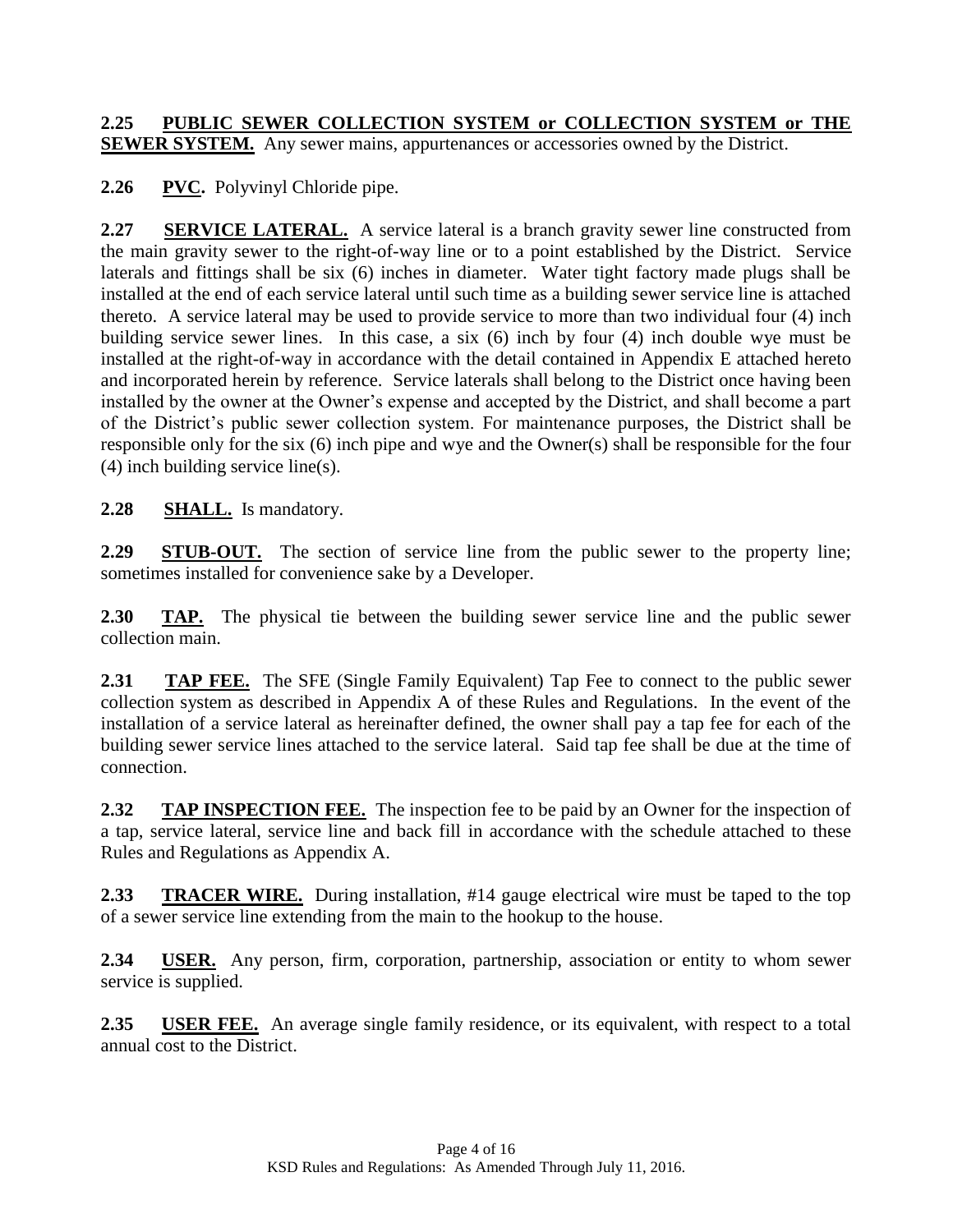**2.36 WASTEWATER SUPERINTENDENT.** Person responsible for the daily operation of the treatment plant and collection system for the District.

# **ARTICLE III**

# **USE OF FACILITIES**

# **3.1 OWNERSHIP AND OPERATION OF FACILITIES.**

**3.1.1 RESPONSIBILITY OF THE DISTRICT.** The District is responsible for the operation and maintenance of the public sewer collection system but shall not be held liable or responsible for inadequate treatment or interruption of service brought about by circumstances beyond its control.

**3.1.2 INSPECTION POWERS.** The Wastewater Superintendent or other duly authorized employees, or agents of the District bearing proper credentials and identification, shall be permitted to enter upon all properties during regular work hours for the purpose of inspection, observation, measurement, sampling and testing.

# **3.2 USE OF COLLECTION SYSTEM.**

# **3.2.1 GENERAL CONDITIONS.**

A. No habitable building or building to be used for trade, commerce or industry shall be constructed within the boundaries of the District unless connected to the District's collection system.

B. All existing buildings within the District shall connect to the District's collection system when a sewer main is available within 400 feet of the premises. The District shall send a written notice to connect, in accordance with the State Plumbing Code. Within twenty (20) days after written notice is sent by registered mail, if connection is not begun, the Board may connect the premises to the sewer system. The District shall have a perpetual lien on and against the premises for the cost of making the connection.

C. No septic tanks or private sewage disposal systems shall be installed within the boundaries of the District.

D. No person shall so extend his service line as to supply service to the owner or occupant of any other premises.

E. Each owner shall be responsible for the installation and maintenance of the entire length of his building sewer service line from the building drain to the public sewer collection system.

F. All construction performed by an owner shall be done in accordance with the Uniform Plumbing Code in effect at the time of the construction and in accordance with these Rules and Regulations.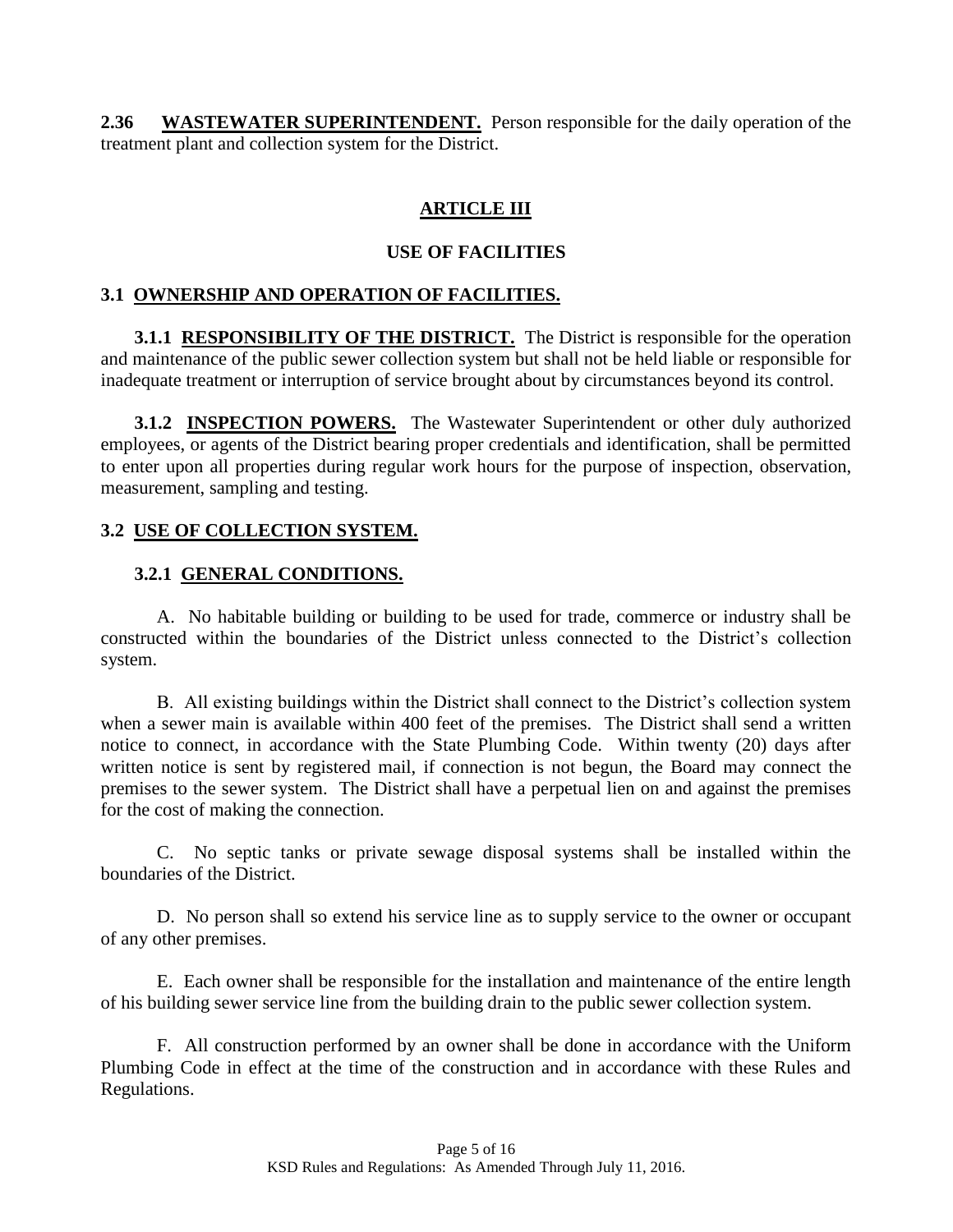G. Not more than one (1) physical tap to the sewer main shall be allowed per connection permit; a connection permit shall be limited to one (1) unit. Not more than one (1) building shall be allowed per physical tap, except as provided in subsection 3.2.1, I.

H. No connection permit issued by the District shall be taken as authority to make any cut in a public street, alley or right-of-way, and shall not serve in lieu of any permit required by any other regulatory agency.

I. Only one (1) premises shall be supplied through a single service line, except in the case of hotels, motels, condominiums, apartments and such buildings as are operated as an integrated unit, with one (1) person or entity responsible for payment of user fees. These sewer systems must be designed by a Professional Engineer licensed in the State of Colorado and approved by the District. In the case of units with common walls, separate service lines may be joined in the public right-ofway and enter the sewer main from one (1) physical tap six inches or greater in size or as designed by a Professional Engineer and approved by the District. Service lines installed in this manner shall be clearly indicated, along with proper easements, on all lots prior to subdivision.

J. Each person connecting a new or renovated restaurant to the District's collection system shall be required to install and maintain a grease trap. Grease traps shall be subject to a periodic inspection by District personnel. Construction shall be in accordance with those portions of the Uniform Plumbing Code in effect at time of connection relating to grease traps, which are adopted, by this reference, as a part hereof.

K. No port-a-potties, sanilets, outhouses or other temporary facility of any nature whatsoever shall be allowed within the boundaries of the District. The Board of Directors of the District may allow any such port-a-potties, sanilets or outhouses for construction projects, special events or charitable or non-profit organizations for a period not to exceed 365 days upon approval by the Board in its sole discretion, of an application for permit therefor.

1. In addition to the submittal of an application and approval thereof, the Board shall be entitled to require payment of a fee for the processing of the application and the monitoring of the use of such temporary facility, the amount of which is to be determined by the Board from time to time in its sole and absolute discretion.

2. In the event of any violation of Subsection 3.2.1 K, the Board shall give the party in violation three (3) days written notice by mail and by posting upon the port-a-potty, sanilet, outhouse or other temporary facility and if the violating port-a-potty, sanilet, outhouse or other temporary facility is not properly removed within said period of time, the Board shall be entitled to assess a penalty in the amount of \$300.00 per violation and each day shall be considered a new violation. The District shall also have all other remedies available to it by statute, its Bylaws and these Rules and Regulations, including a perpetual lien against the property until such penalty is paid.

L. All Public Food Preparation Facilities, as herein defined, served by the District shall be required to install grease traps or other grease control means or methods meeting standards established by the District from time to time within a reasonable time period established by the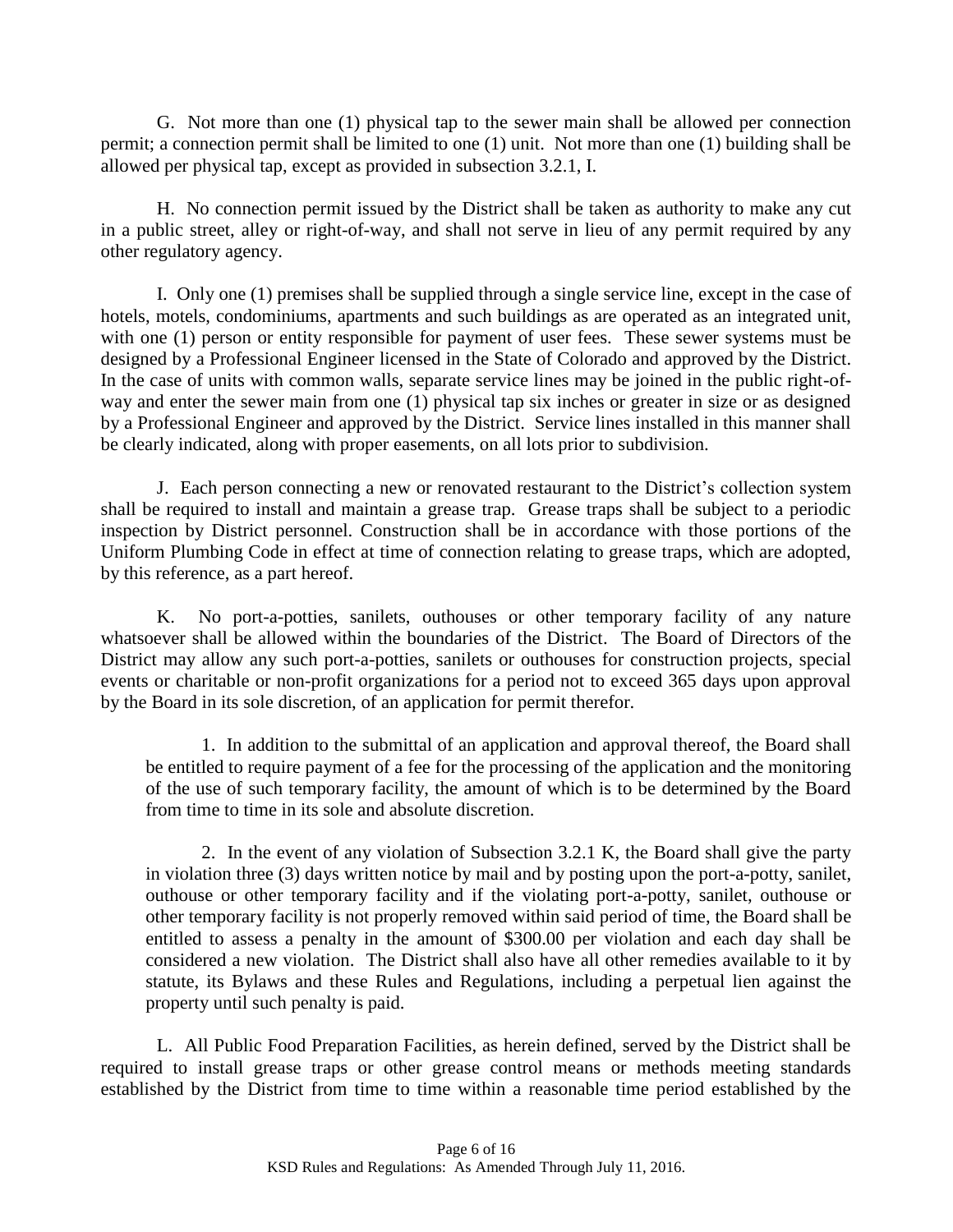District from the date of written Demand to Install Grease Trap or Other Grease Control Means or Method issued to the Owner/Operator of the Public Food Preparation Facility. *[Added 11-8-2004.]*

# **3.3. RATES AND CHARGES.**

**3.3.1** The information contained in this section is pertinent to all charges of whatever nature to be levied for the provision of sewer service. Said rates, fees and charges as herein established are in existence and effect at this time and shall remain in effect until modified by the Board of Directors under the provisions of these Rules and Regulations. Nothing contained herein shall limit the Board of Directors from modifying rates, fees and charges, or from modifying any classifications.

**3.3.2** The rates, fees, charges and other information shown herein shall apply to customers inside the District boundaries. Out-of-District user charges shall be computed at three (3) times the basic user fees on a monthly basis.

**3.3.3** For the purpose of levying fair, reasonable, uniform and equitable charges, the following classifications and appropriate definitions are provided:

A. Single Family Dwelling: Shall be construed as a living unit suitable for occupancy by one or more individuals of a family and forming a separate structure from any other dwelling unit; consisting of one (1) or more habitable rooms arranged, occupied, or intended or designed to be occupied by not more than one (1) family's facilities for living, sleeping, cooking and eating. Additional fees may be due for exceptionally large dwelling units, in such amounts as may be determined by the Board of Directors.

B. Multiple Family Dwelling: Shall consist of a single structure or structures otherwise unattached to any other dwelling unit and wherein more than one (1) single family unit exists.

C. Mobile Home: Shall be classified as any unit originally built to be capable of being transported on wheels behind a standard power unit and moved on normal streets, roads and highways. Said unit must be suitable for living quarters and provide for normal domestic sanitary conveniences and built to Housing and Urban Development Codes.

D. Commercial & Multi-Users Are Defined Below And Include But May Not Be Limited To The Following:

1. Hotels, Motels, Condo-tels, Lodges, Boarding Houses, Dormitories, Bed and Breakfasts, etc. Shall be defined as a unit providing overnight sleeping facilities for transient usage. The charges shown herein for hotels, motels, condo-tels, lodges, boarding houses, dormitory and bed and breakfast units shall be charges levied only for the rooms and do not reflect charges for attendant facilities included at the hotel, motel, lodge, boarding house, dormitory or bed and breakfast; such as, but not limited to, restaurants, bars, swimming pools, hot tubs, retail outlets, automatic laundries, etc.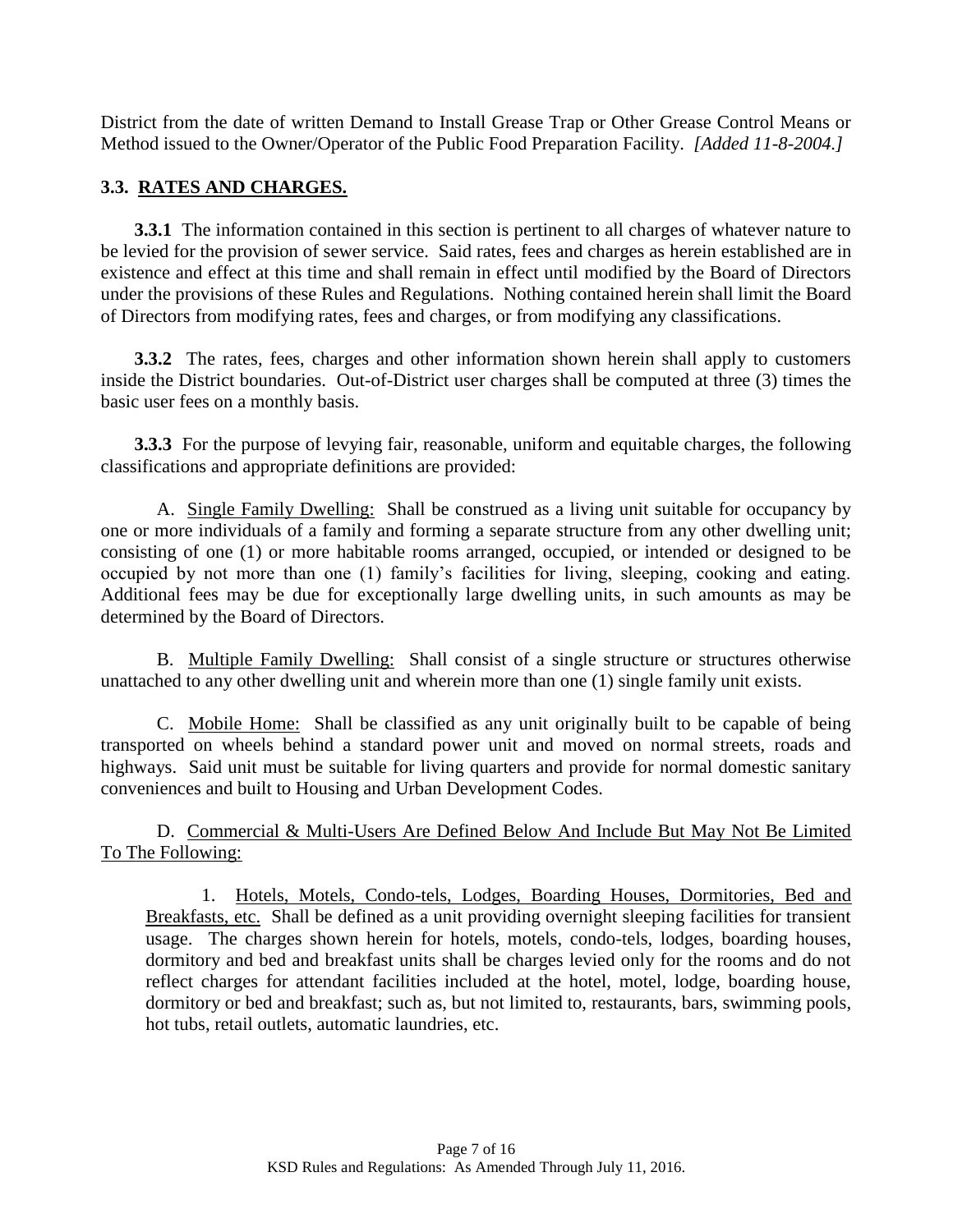In the event any of these uses are changed to dwelling units, a further tap fee will be levied against the units for the difference between the amount originally paid and the current charge for a single family dwelling unit.

2. Cafes, Restaurants, Bars and Private Clubs. Shall include any establishment providing food or beverage service to the general public or to private membership and whereby charges for such service of goods and beverages are secured. Such units shall be classified by seating capacity.

3. Filling Stations and Garages. Shall be defined as service outlets providing for the servicing of vehicles. The basic definition of filling stations and garages does not include automatic washing or wash rack facilities, and additional charges are provided on the basis of each wash rack or manual washing facility.

4. Laundries. Shall refer to coin-operated laundries and drying facilities for clothing and textile usage. These charges do not reflect laundry facilities in hotels, motels, condominiums, condo-tels, lodges, dormitories, bed and breakfasts, etc.

5. Schools. Shall be defined as any private or public institution established and utilized for the instruction of any individuals, and where said units are to be operational for a period of six (6) months or longer on a normal five (5) day week.

6. Hospitals. Shall be defined as either private or public institutions with overnight facilities to provide medical services to patients.

**3.3.4** A tap fee shall be charged prior to issuance of a building permit in accordance with the Schedule of Fees and Charges attached as Appendix A as hereafter amended.

**3.3.5** Additions and/or changes in use of an existing building(s) shall require a new connection permit with appropriate tap fees paid at the time the connection and/or building permit is drawn.

**3.3.6** User fees shall be charged on a monthly basis in accordance with the Schedule of Fees and Charges attached hereto as Appendix A as hereafter amended.

**3.3.7** A rate for commercial and multi-users will be charged in accordance with the Schedule of Fees and Charges attached hereto as Appendix A as hereafter amended.

**3.3.8** The customer shall pay to the District, by the  $15<sup>th</sup>$  day of the month billed, the full amount of the statement. Where the customer believes said statement is in error, the customer must file, in writing, a notice to the District of the presumed error and request a clarification from the District Clerk. Upon review by the District Clerk, and resubmittal or revision of the statement, payment shall be due no later than ten (10) days from the postmarked date of the resubmitted statement.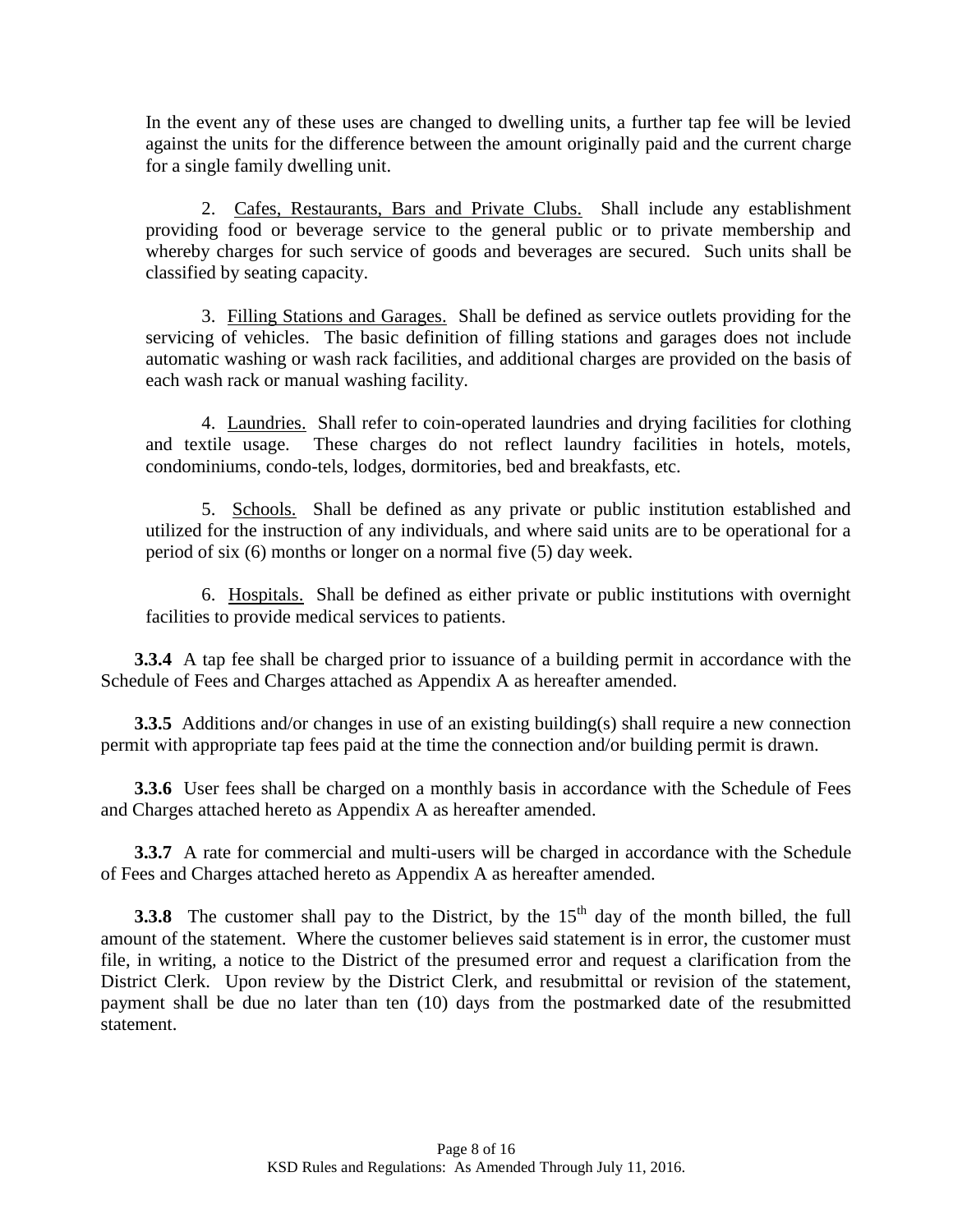**3.3.9** At any time the user fee is not received within 30 days following the due date, the District shall have the right to assess a finance charge at a rate of \$5.00 per month for each month with an unpaid balance. The District shall further have the right, in its sole discretion, to terminate service to any customer who becomes forty-five (45) days or more late in payment for scheduled services. *[Amended 4-14-2008]*

**3.3.10** If any user's bill for user fees is more than thirty (30) days delinquent, the District shall proceed as follows:

A. The District shall deliver to the delinquent user, by hand or by prepaid, certified mail, return receipt requested, a shut-off notice. Said shut-off notice will require the bill to be paid within fifteen (15) days of the time of receipt or hand delivery of the notice.

B. If neither the owner nor the occupant of the premises can be located for service of the shut-off notice, it shall be lawful to attach said notice to the front door of the affected premises.

C. The owner or current occupant shall have the right to request an informal hearing before the District Clerk, who shall be authorized to make adjustments or establish a payment schedule for overdue amounts. Said request must be made within fifteen (15) days after time of service of the shut-off notice.

**3.3.11** If the charges are not paid within the 15 day period, the District Manager and/or Clerk will request that the Town of Kremmling discontinue water service until such time as the charges are paid.

**3.3.12** Until paid, all rates, tolls, fees, penalties and charges shall constitute a first and perpetual lien on and against the property served, and any such lien may be foreclosed, as provided by law. In addition, following receipt of notice of said delinquency by the affected parties, including the property owner, the Board may, by resolution, certify the delinquent fees, rates, penalties, charges or assessments to the Grand County Treasurer for collection.

**3.3.13** Tap fees and user fees charged shall be as shown in the Schedule of Fees and Charges hereto attached as Appendix A, as amended from time to time.

**3.3.14** Buildings contributing excess flow to sewer lines from roof drains which cannot be rerouted out of the building drain shall pay an additional monthly or quarterly fee, at the discretion of the Board of Directors, in an amount determined by the Board, per square foot of roof space.

**3.3.15** A commercial customer may request a credit on the monthly sewer charges due to a water leak that has caused a significant increase in their monthly sewer overage charges under the following guidelines:

A. Notification of a water leak must be provided to the District office and may be written or oral. The leak must be located such that leaked water does not enter the sewer collection system. (For example: a leaky faucet or toilet tank flapper does not qualify as the water does enter the collection system while a broken supply line would qualify.)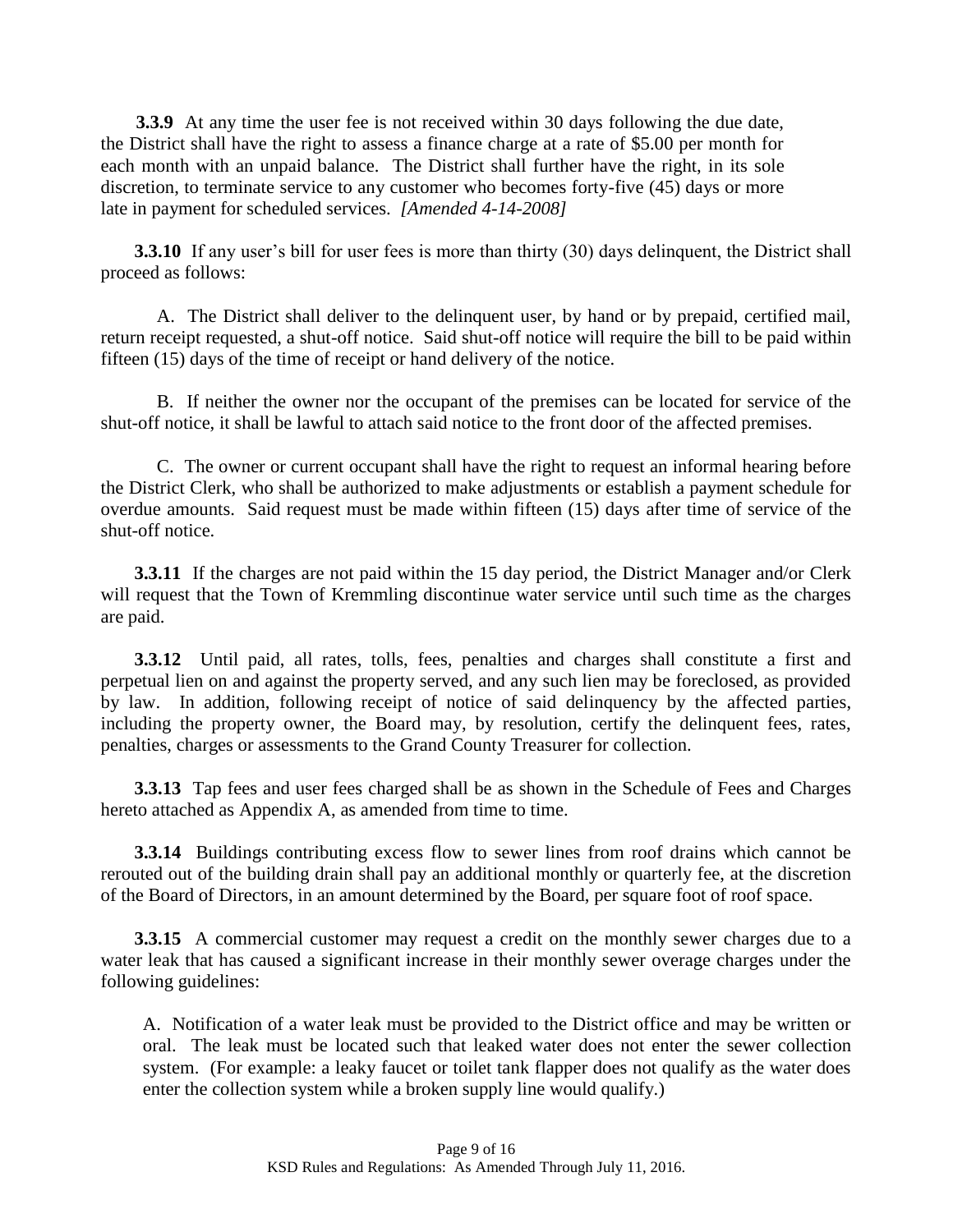B. Upon notification, the District Manager will research the water usage in the previous three years in the same three months prior to notification of the district and will compare it to the most recent three months of water usage.

C. A credit amount, as determined by the District Manager, will be applied to the account in an amount equal to the difference of the additional overage charges accrued in the three month period.

D. The water leak must be repaired timely. If the leak persists after the notification to the District, a credit may be applied to the months following notification at 50% of the overage charge as compared to the same months in previous years until the leak is repaired. *[Section 3.3.15 Added 6-13-2016]*

**3.3.16** An "Inactive Tap" monthly service fee shall be assessed against a property with a valid sewer tap to which water service provided by the Town has been placed in a "shut-off" status or which has no existing Town water tap at a rate of fifty percent (50%) of the current monthly user charge of the District. A one-time administrative fee shall be charged at the time "Inactive Tap" status is started. No additional administrative fee shall be charged when full service is resumed. The monthly service charge and administrative fee shall be in accordance with the Schedule of Fees and Charges attached hereto as Appendix A as hereafter amended.

*[Section 3.3.16 Added 7-11-2016]*

**3.3.17** A commercial customer may request to install an approved water meter on a water supply line to an irrigation system under the following guidelines:

A. A request for the installation of an irrigation water meter must be provided to the District office in either written or oral form. The Customer shall appear before the Board to request the approval at a regularly scheduled board meeting.

B. The water meter shall only be installed on a dedicated water supply line to an outdoor irrigation system. The supply line must be shown to be only used for outdoor irrigation purposes and that none of the water from that line enters the sanitary sewer collection system operated by the District.

C. The meter shall accurately measure the amount of water used solely for irrigation and that amount shall be deducted from the total water usage before calculating the overage charge for commercial users.

D. The District must be notified immediately if the irrigation meter is found to be defective, broken or removed.

E. The brand and style of water meter to be installed must be approved by the Town of Kremmling and shall be compatible with their meter reading equipment. *[Section 3.3.17 Added 7-11-2016]*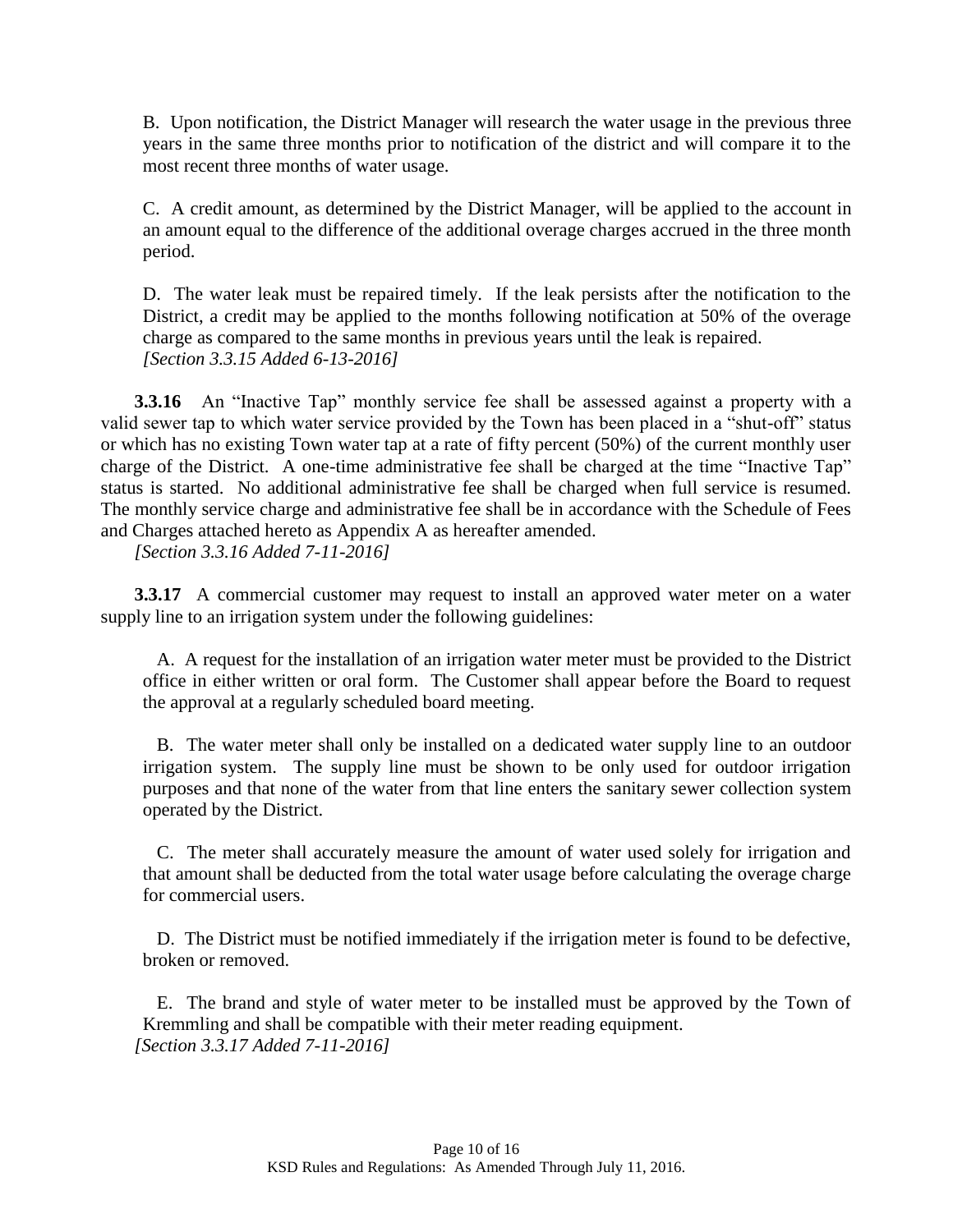# **3.4 TAP CONNECTIONS.**

**3.4.1 CONNECTION PERMIT.** Before any connection is made to the District's collection system, a connection permit therefor shall be obtained from the District Clerk.

**3.4.2 PAYMENT OF FEE.** The tap fee shall be paid prior to the issuance of any building permit.

**3.4.3 CHANGE OF USE.** When buildings are intentionally moved, destroyed, remodeled or renovated for a new use, the original user fee and tap fee authorization shall be terminated. A credit for any actual number of tap fees previously purchased for the property and paid for, will be allowed toward the tap fees due on the new use or structure, provided user fees for the original number of users are paid continuously during the period of non-use. It shall be the responsibility of the user to establish the number of tap fees originally purchased for the previous use or structure to be credited against the new use or structure. In the event the new use or structure does not require the use of all of the original tap fees purchased, then all additional tap fees over and above those needed for the new use or structure may be terminated. The District shall not be required to refund any tap fees previously collected for those taps terminated under the provisions of this Section.

**3.4.4 TIME LIMIT ON TAP FEES.** Service to the property must commence within one (1) year after the date of the issuance of the building permit and payment of the appropriate tap fees. Whenever such service does not commence, the District, at its option, may:

A. Purchase the tap from the customer at the price paid by the customer without interest. At the date of such purchase, the building and connection permits become null and void. The permits can be reissued to the customer after that time following payment of the standard tap fees in effect at the time the permits are reissued; or

B. Begin service charge assessment at the correct rate allowed.

**3.4.5 INSPECTION AND TAPPING CHARGE.** A tap inspection fee shall be paid for the inspection of a tap, service lateral, service line and back fill in accordance with the schedule attached to these Rules and Regulations as Appendix "A". The inspection fee shall be paid at the time of purchase of the tap. *[Amended 8-10-2009]*

**3.4.6 REVOCATION OF PERMIT.** Any connection permit may be revoked*,* and the user's service line may be disconnected at the user's expense, if the installation or use of a sewer service line is not made in strict accordance with these Rules and Regulations or any prescribed specification of the District or any governing rules of the District.

**3.4.7 TRANSFERABILITY OF TAP FEE.** Prepaid tap fee privileges are usable only for service to the property or tracts intended at the time of purchase of the taps. They may not be transferred for use on other property or tracts.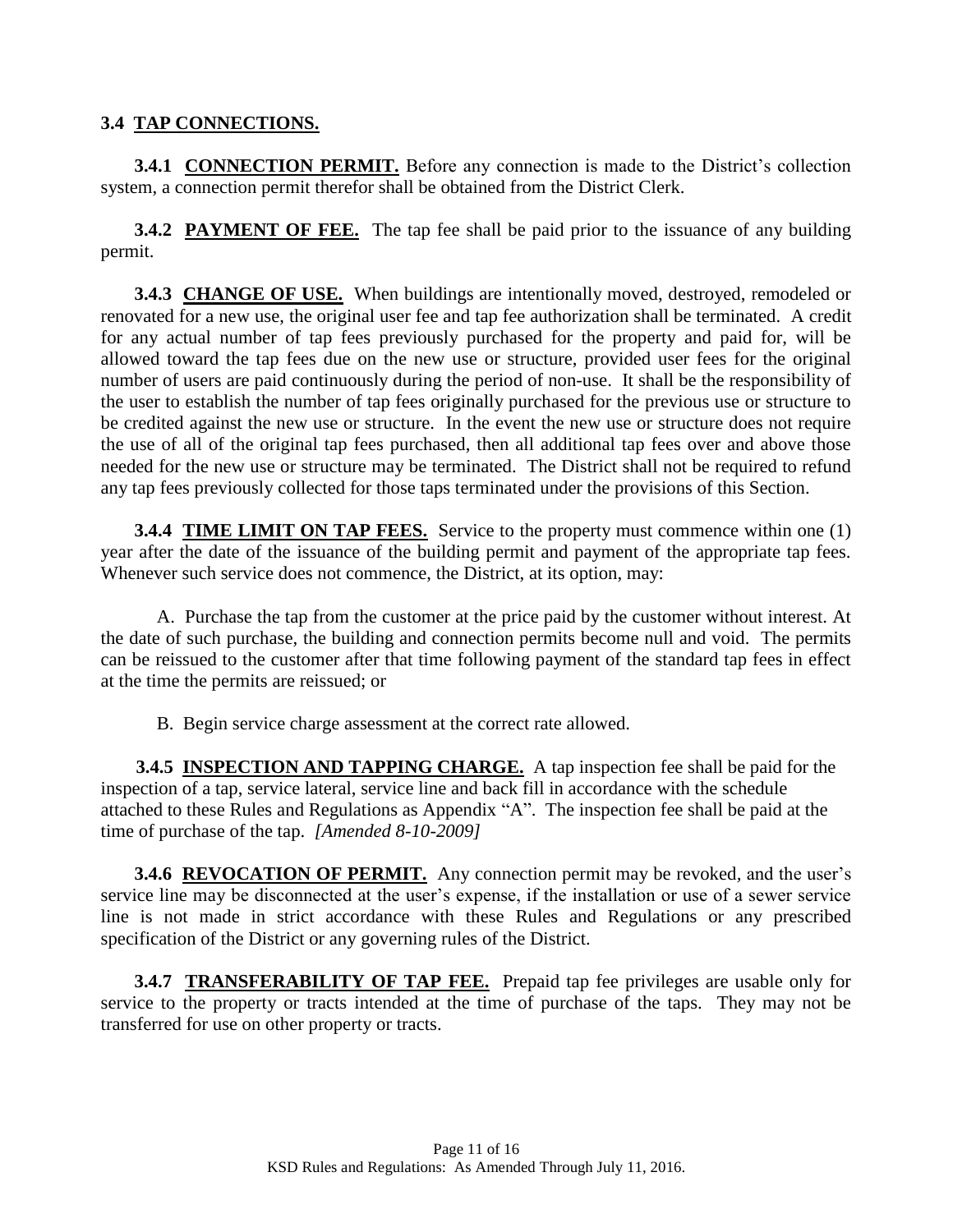**3.4.8 BACKFLOW PREVENTERS AND TRACER WIRES REQUIRED.** All improvements constructed within the District boundaries and required to hook up to the sewer system of the District shall be required to install backflow preventers and tracer wires on the service line meeting the technical specifications approved by the Board in advance. The plans and specifications for such improvement which are submitted to the County shall include the backflow preventers, and within thirty (30) days of the date of the certificate of occupancy, the builder shall provide the District with verification from the County that the construction has been inspected and that the backflow preventers and tracer wires were included in the construction.

# **3.5 INCLUSION INTO THE DISTRICT.**

**3.5.1** A request for inclusion shall be made by the owner or owners of one hundred (100%) percent of any real property capable of being served by the District, filing a properly notarized petition with the District Clerk, including a legal description of the real property and assent to the inclusion of the real property within the District by all owners of the real property. The petition shall be accompanied by a nonrefundable payment of \$300.00 to cover legal, engineering and publication costs. Additional costs which may be incurred by the District shall be paid prior to approval from the Board of Directors.

**3.5.2** It shall be incumbent upon the applicant to furnish satisfactory evidence of ownership of the property to be included. Satisfactory evidence may consist of a current commitment for a title policy, tax receipts, or certification in lieu thereof, received from and signed by the County Treasurer.

**3.5.3** The petition shall be submitted to the Board of Directors to set a date for the public hearing. A hearing will be held within thirty (30) days of the publication of the hearing notice.

**3.5.4** The public hearing shall be held and the Board of Directors shall grant or deny the petition with or without conditions. If the petition is granted, the Board shall make an order and file it with the Clerk of the Court.

**3.5.5** A request for inclusion may also be made by at least twenty (20%) percent or 200 taxpaying electors of an area containing 25,000 or more square feet filing a petition with the Board of Directors, or by the Board adopting a resolution proposing the inclusion of a specifically described area. Consent of the owner is required for any tract or parcel of property constituting more than fifty (50%) percent of the total area to be included. The requirements of sections 3.5.1, 3.5.2, 3.5.3 and 3.5.4 shall apply to inclusion requests made pursuant to this section.

**3.5.6** If state statutes are amended to alter the requirements to include real property within the District, the applicable provisions of state statute will govern.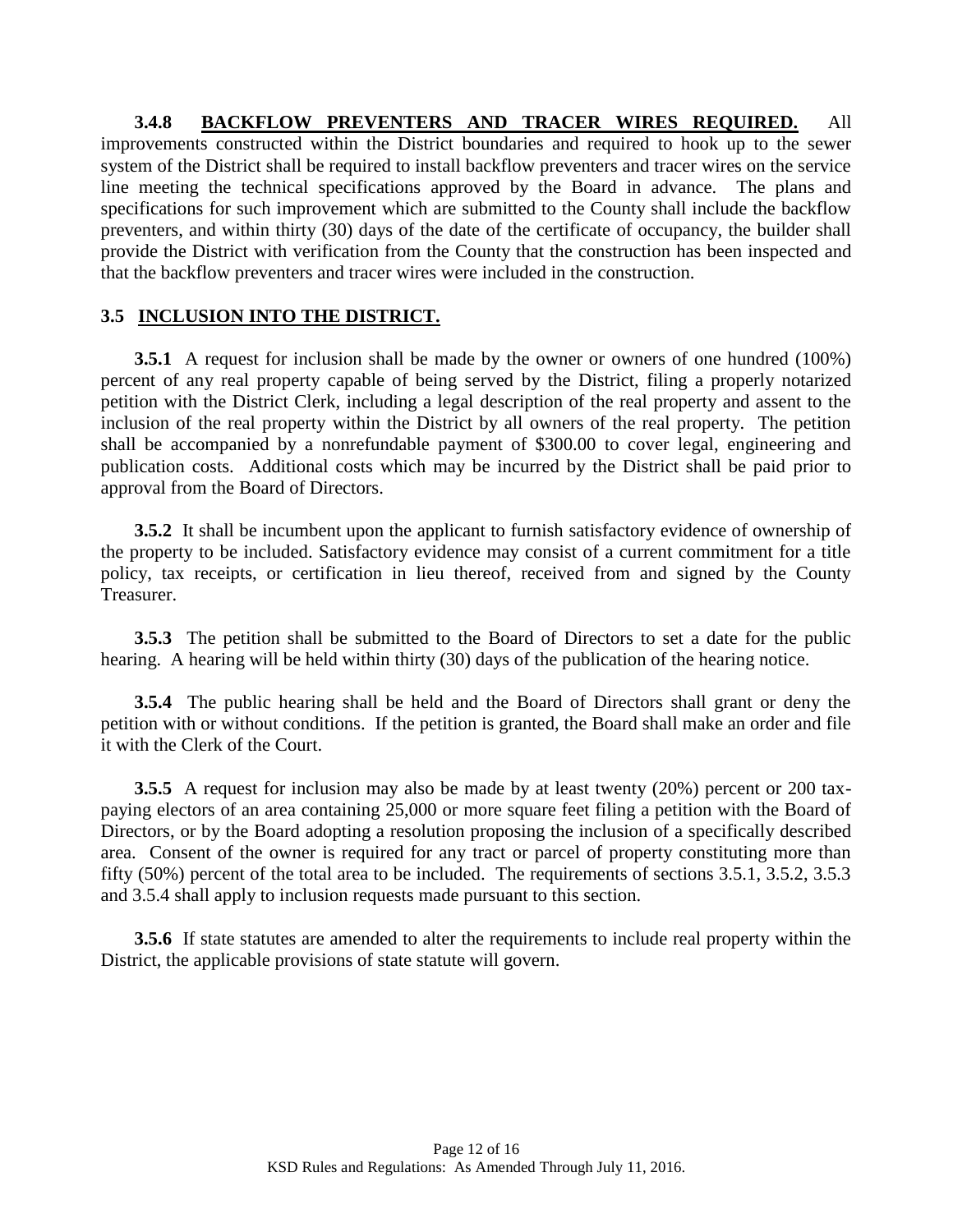#### **3.6 SERVICE OUTSIDE THE DISTRICT.**

**3.6.1** The Board of Directors may, if in the best interests of the District, contract with persons to furnish sewer service to properties located outside the boundaries of the District; but, under no circumstances shall the District construct or reimburse the costs for sewer mains or other facilities to service such properties.

**3.6.2** Terms, conditions and user fees or other charges for furnishing sewer service outside the District shall be established at the discretion of the Board of Directors; but, no service shall be furnished to the properties outside the District unless the charge therefor is at least three (3) times the charge for service within the District.

**3.6.3** The Rules and Regulations shall be applicable to all property owners outside the District who are furnished service pursuant to a contract with the District, and no connection to the District's sewer system shall be permitted until the property owner shall have agreed to abide by the Rules and Regulations.

**3.6.4** In every case where the District contracts to furnish sewer service to properties outside District boundaries, the District reserves the right to discontinue such service when it is in the best interests of the District to do so, and such service shall be considered a revocable license.

## **3.7 LINE EXTENSIONS.**

**3.7.1 APPLICATION.** No sewer main within the District shall be constructed or installed without prior written approval of the Board of Directors. Any person desiring to extend any main within the District shall apply to the District Clerk by supply the following:

A. Signed Line Extension Agreement (in substantially the form attached hereto as Appendix B).

B. Utilities plan as prepared by a professional engineer licensed by the State of Colorado.

C. Specifications and bid documents as prepared by a professional engineer licensed by the State of Colorado.

D. An assessed dollar amount, as determined by the Board of Directors, to cover expenses incurred by the District.

E. Any other information as requested.

**3.7.2 ACCEPTANCE OF APPLICATION.** If all plans, specifications and other information supplied by the applicant receive favorable review by the Board of Directors, the Board of Directors may agree to allow extension of the main pursuant to these Rules and Regulations.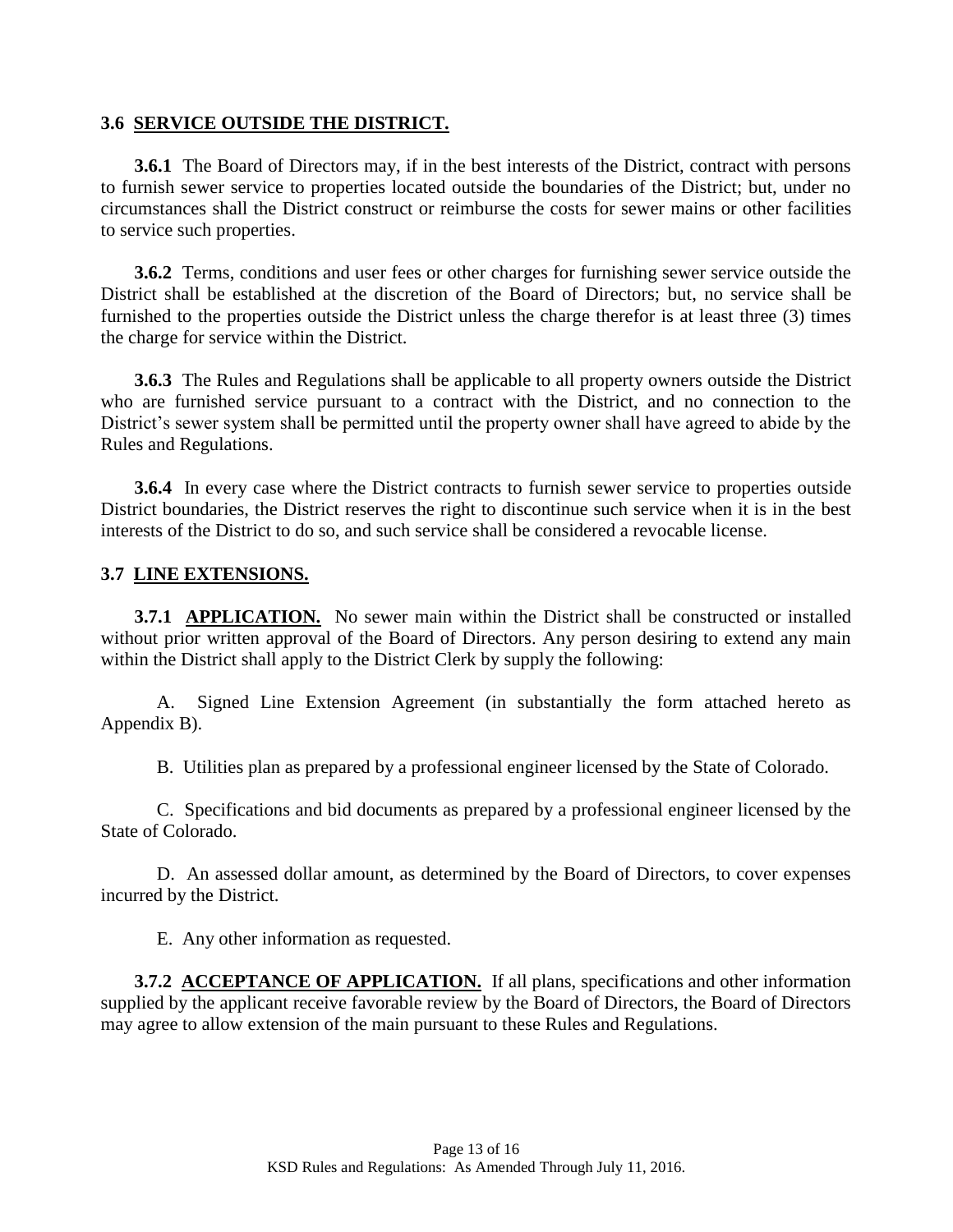# **3.7.3 GENERAL PROVISIONS FOR EXTENSION OF MAINS.**

A. The construction of all sewer service lines, service laterals and the extensions of mains shall be paid for by the applicant and shall be constructed in compliance with law and all standards imposed by the District including, but not limited to, these Rules and Regulations.

B. Sewer mains shall be installed to the farthest point or points of the property to be served.

C. Applicant shall be responsible for acquisition of any and all easements necessary for the immediate and future needs of the District relating to ingress or egress for survey, inspection, installation, maintenance, repair and replacement of sewer mains and appurtenances. Prior to construction, the applicant shall have provided evidence satisfactory to the District that the applicant owns sufficient and adequate property right-of-ways to permit construction, operation and maintenance of the proposed sewer main extension and appurtenances.

D. The applicant shall provide security acceptable to the Board of Directors for payment, performance and completion of the proposed main extension and any required appurtenances. Said performance bond shall remain in full force and effect one (1) year from the date of acceptance of said main extension by the District.

E. Prior to completion and acceptance by the District, all work performed by the applicant must be inspected by District personnel for compliance with all standards and regulations which the District may impose pursuant to these Rules and Regulations and law.

F. After the completion of the installation of any sewer main, the applicant shall convey such line and all appurtenances to the District free and clear of any and all liens and encumbrances of whatever nature. In addition, applicants shall assign to the District all rights under the performance bond required by paragraph 3.7.3 D. above. Prior to acceptance of said lines by the District, all easements required for the purposes set forth in paragraph 3.7.3 C. above shall be duly deeded to the District and recorded, and "as-built" drawings shall be provided by the Contractor.

G. Easements containing only sewer lines shall be 25´ wide. Easements containing sewer and water lines shall be 35´ wide. Applicants shall retain no right to install obstructions, trees, or substantial bushes on the surface of any easement transferred, conveyed or dedicated to the District.

H. All installed mains and appurtenances shall become the sole and unencumbered property of the District, and the District shall be responsible for the maintenance of and repair of such mains and appurtenances not earlier than one (1) year after the date of acceptance by the District. Maintenance of the mains and all appurtenances for the first year shall be the responsibility of the applicant. In addition, the applicant shall have responsibility to repair or replace any portion of the mains or any appurtenances which have failed during the first year following acceptance, even if the those repairs take place after the one-year warranty period has lapsed.

I. Sewer mains shall be laid only in dedicated, platted streets, alleys, or in properly described easements which are to be conveyed to the District, which easements shall provide for ingress and egress for all purposes listed in paragraph 3.7.3 C. above.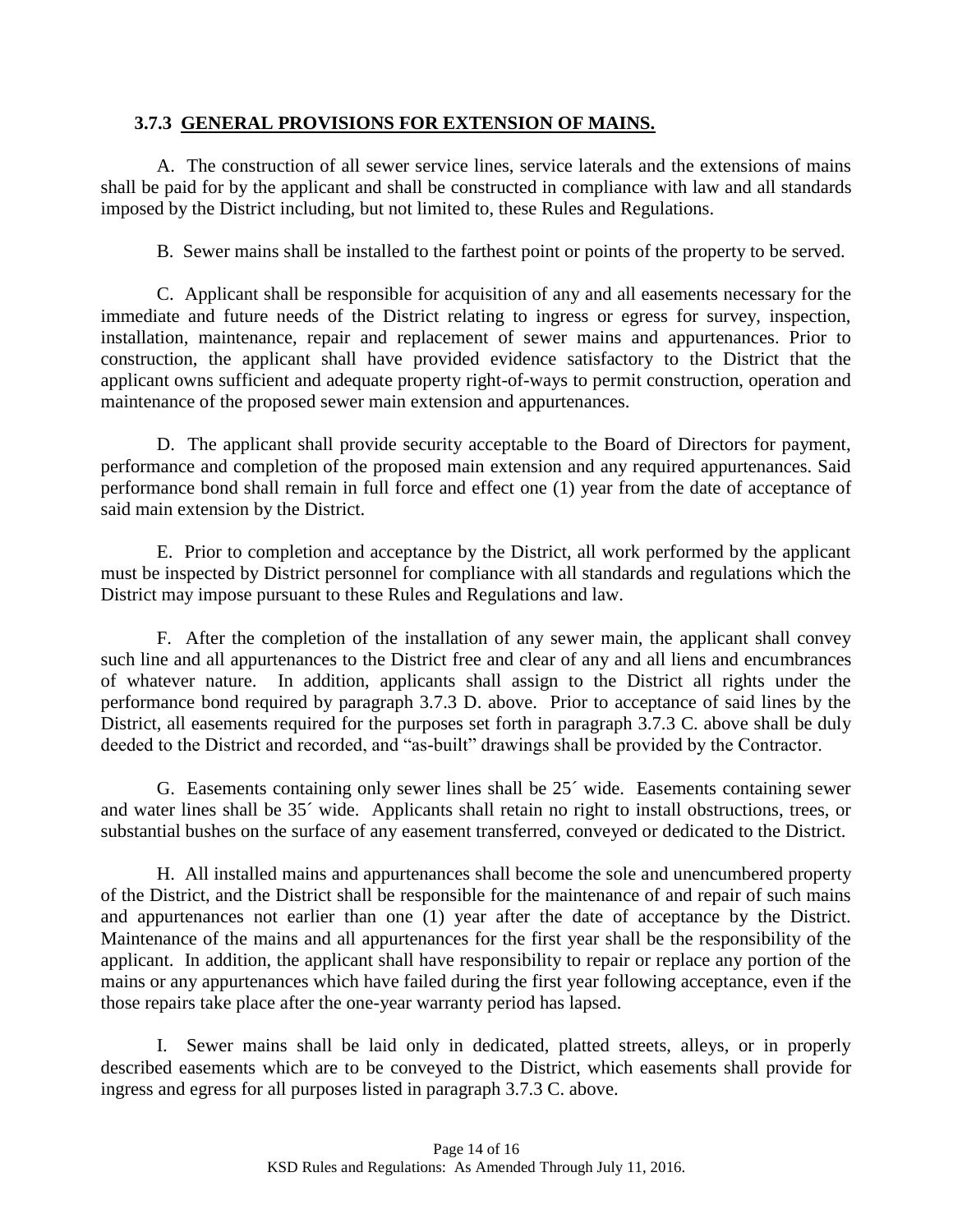#### **3.8 TAMPERING WITH SEWER SYSTEMS.**

**3.8.1** No person shall uncover, make any connection with, or opening into, use, alter or disturb any public sewer lines or appurtenances without first obtaining a written permit from the District.

**3.8.2** No person shall discharge to any public sewer any harmful water or hazardous wastes, including, but not by way of limitation, materials that are flammable, explosive, caustic, acidic, toxic, whether liquid, solid or gas, capable of causing obstructions of the flow in the sewers; damage or hazard to structures, equipment processes or personnel of the District's collection and treatment works, or which would cause an upset event or any violation of the District's discharge permit or any other state, federal or local water quality requirement.

**3.8.3** Infiltration of ground water caused by leaking sanitary sewer service line shall not be allowed. Lines contributing more than 0.07 gal/hour/100 linear feet of service shall be considered to be leaking.

**3.8.4** No person shall discharge or cause to be discharged any water bleeding flows, storm water, surface water, ground water, roof run-off, subsurface drainage, cooling water or unpolluted industrial process waters to any sanitary sewer.

**3.8.5** No person shall maliciously, willfully, intentionally or negligently break, damage, destroy, uncover, deface or tamper with any portion of the District's collection system. Violations will be referred to the District Attorney for prosecution to the fullest extent of the law.

**3.8.6** No person shall construct or cause to be constructed any appurtenance to a building sewer below the level of the 100-year flood plain.

**3.8.7** Any person notified by the District of any violation of the provisions of this section shall have the violation corrected, repaired or ceased within forty-eight (48) hours of said notification, or in a time frame specified by the District. If satisfactory progress toward correction of the violation has not been made by the time specified, the District shall have the authority to correct the violation or disconnect service to the property at the owner's expense. Reimbursement to the District of said costs shall be made pursuant to the Rules and Regulations.

**3.8.8** Any person who shall violate the provisions of this Section 3.8 may be charged under the criminal laws of the State of Colorado and, upon conviction, shall be fined in an amount as established by the Court for such violation and/or shall be assessed a fee by the District in the amount of actual costs, but not less than \$500.00.